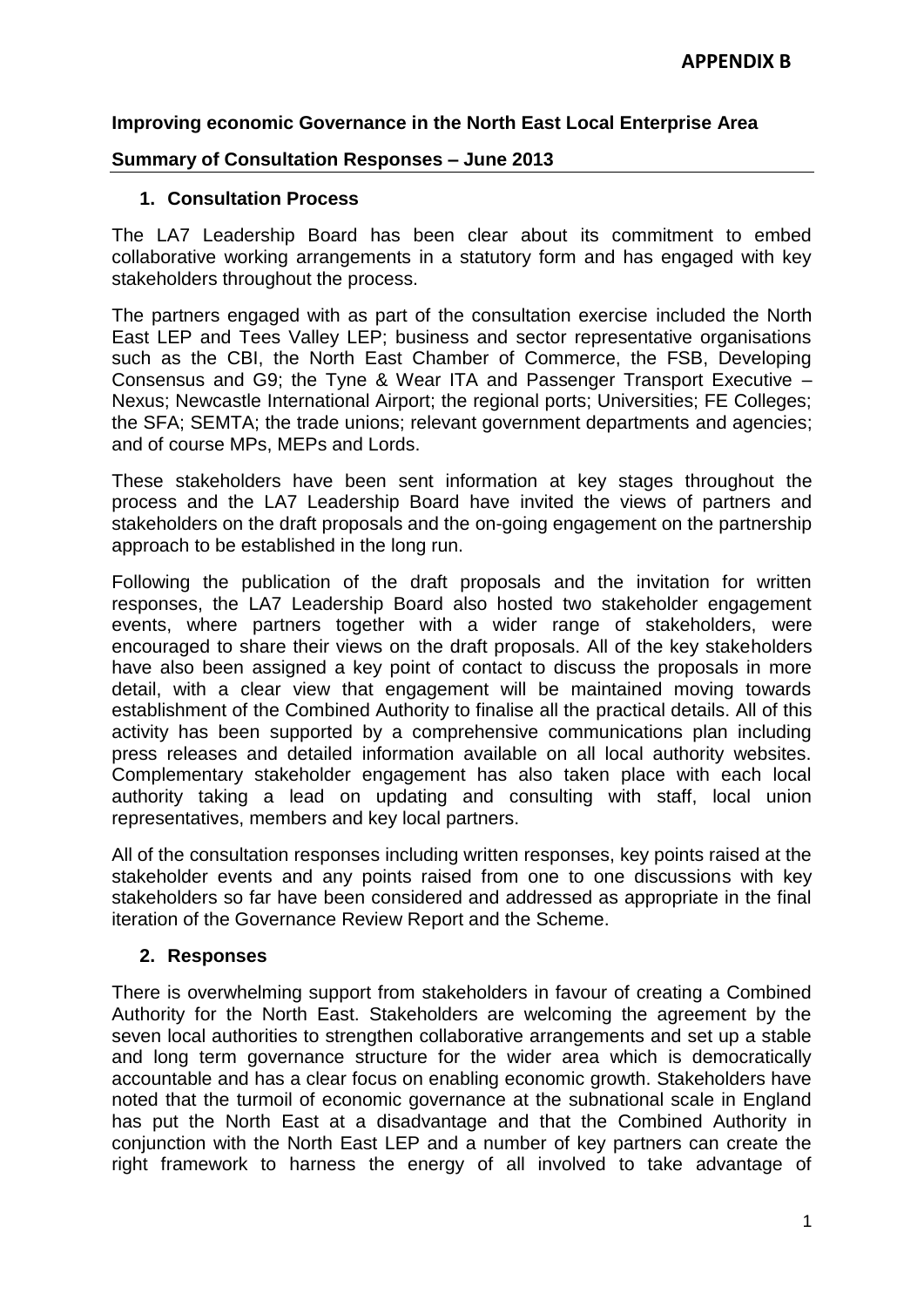opportunities in the area. Stakeholders feel that the case for the CA being established focusing on skills, transport and economic growth is clearly set out and these are the right priorities in the current climate.

The LA7 leadership board has discussed the emerging proposals with stakeholders and has asked for partners to consider the correct framework that needs to be put in place for the combined authority in the areas of strategic funding, inward investment, skills and transport whilst also recognising that further work with key stakeholders will be needed over the coming months to transform this framework into the detailed working arrangements that need to be put in place.

Specific points that have been raised in regards to funding, inward investment, skills, transport and the wider partnership arrangements are summarised below.

## **2.1 External Funding**

- The proposal to deliver a flexible responsive and joined up approach to funding opportunities by providing greater clarity and alignment of priorities is widely welcomed.
- A small streamlined management tier focusing on key issues like transport and having close control over the allocation of funding makes a great deal of sense in the current climate.
- The ability to obtain private sector funding is critical to the successful economic development of regions, independent access to funds and the availability of these funds for a prolonged period is necessary.

### **2.2 Inward Investment**

- The unified voice of the CA will be extremely important for strategically positioning the North East, both nationally and globally.
- There are existing and upcoming opportunities that will be better targeted by a single inward investment body.
- The role of destination marketing and regional branding for the North East fits naturally with economic growth priority and this should include tourism
- A strong push is needed to market the region globally to drive demand needed for economic growth and jobs and the CA provides a good opportunity to make this happen.

# **2.3 Skills**

- Colleges operate in a complex environment and feel they are 'fit for purpose.' There is commitment by providers to engage in a strategic conversation and joint action plan with local authorities and other partners to bring about the outcomes outlined in the draft proposals.
- The Colleges would in particular welcome the CA taking responsibility for providing robust market needs analysis and would find this useful in underpinning dialogue with students and key stakeholders as well as supporting college business plans. Additionally the CA should focus on addressing investment and information asymmetries.
- Welcome the opportunity to build upon existing employer relationships to increase the number of apprenticeships, tackle youth unemployment, create work experience opportunities and widen access to higher level skills by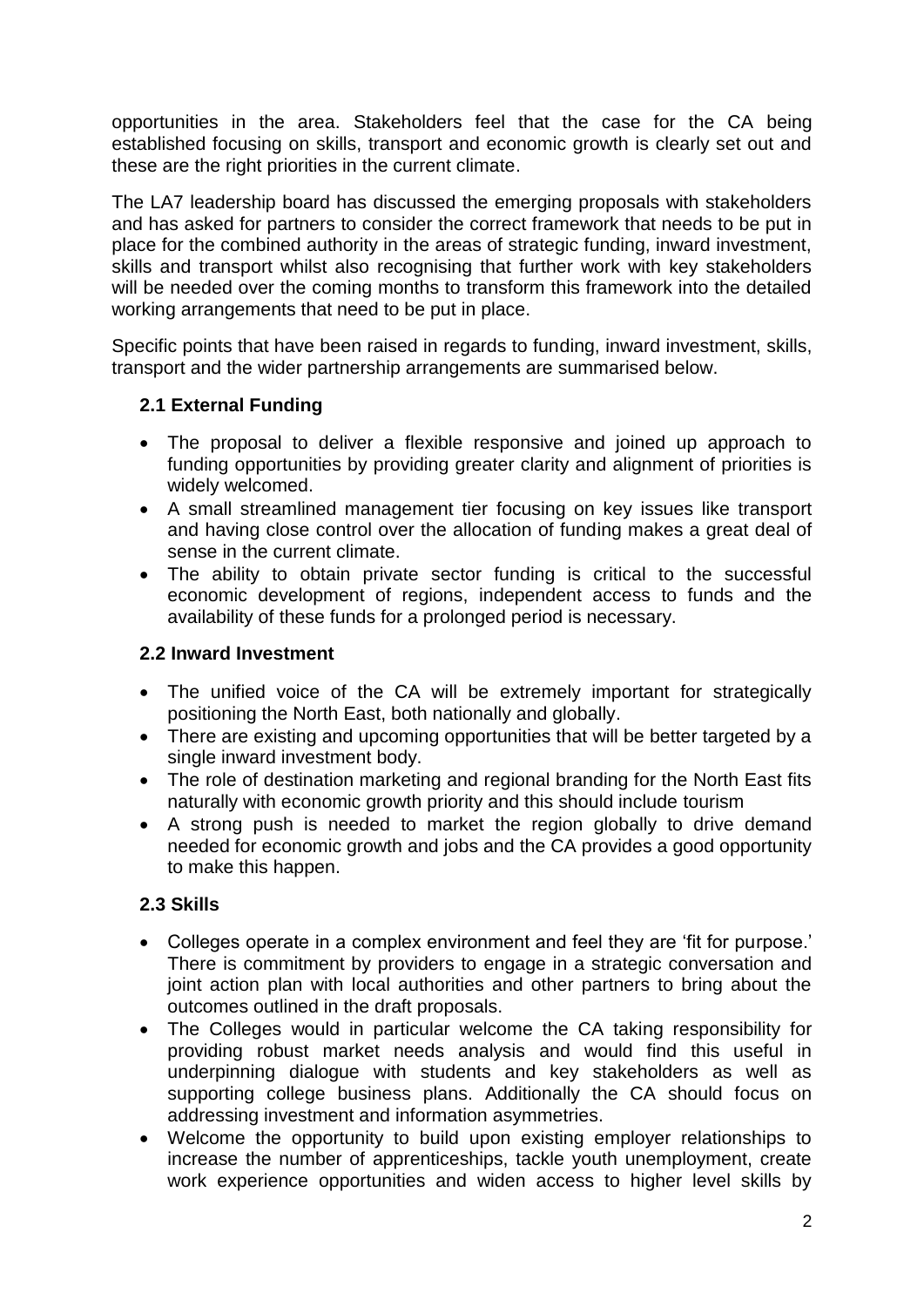collectively driving demand through existing channels using flexible and innovative models of delivery. This process is already taking place through the collaboration between the AoC Ne Skills Group and the North East LEP.

- New freedoms and flexibilities afforded to Colleges should not be reduced as a result of adding another layer of regulation through the proposed LA7 commissioning process.
- Colleges have been critical on proposals regarding commissioning and funding, highlighting that detailed engagement with providers will be needed to work out the details.

## **2.4 Transport**

- An integrated transport system is welcomed with particular support for coordinating and prioritising strategic transport investment through a Joint Local Transport Plan.
- Any further development which will encourage the accessibility of the region both nationally and internationally is widely welcomed.
- It is essential that the LA7 operate as a Combined Authority with economic development and transport forming the central rationale with a focus on aviation, roads, ports and rail within an overall economic strategy.
- The infrastructure needs of the area need to be planned and developed over a sensible time scale with effective funding in place, the development of road and rail infrastructure together with investment in the ports and airports of the region are important and need to be addressed.
- The Combined Authority could lead to the 5 regional ports working better together on certain projects for the benefit of all.
- A CA with oversight of transport over the 7 LA areas has the potential to get a better appreciation and focus on the role of transport in the region's economy, and investment and service priorities than the current arrangements.
- The current consultation document and scheme provides the high level basis for an informed debate as to how the CA should practically take forward transport, but there are a wide number of important issues of detail which need to be considered and these should be addressed through a process over time.

### **2.5 Partnership working and practical arrangements**

- The proposals which give the North East a strong collective voice and forum for addressing clear priorities are welcomed.
- The good work that is happening in the region at the moment should not cease whilst the CA is established.
- Delivering a coordinated stance towards the delivery of services, local leadership and sharing resources is exactly what the area needs.
- It is essential that there is a consistency of approach and a credible leadership. A three year appointment on an elected basis should be considered.
- The CA must form part of a wider structure which also secures key leadership functions for the business community and properly resourced LEP.